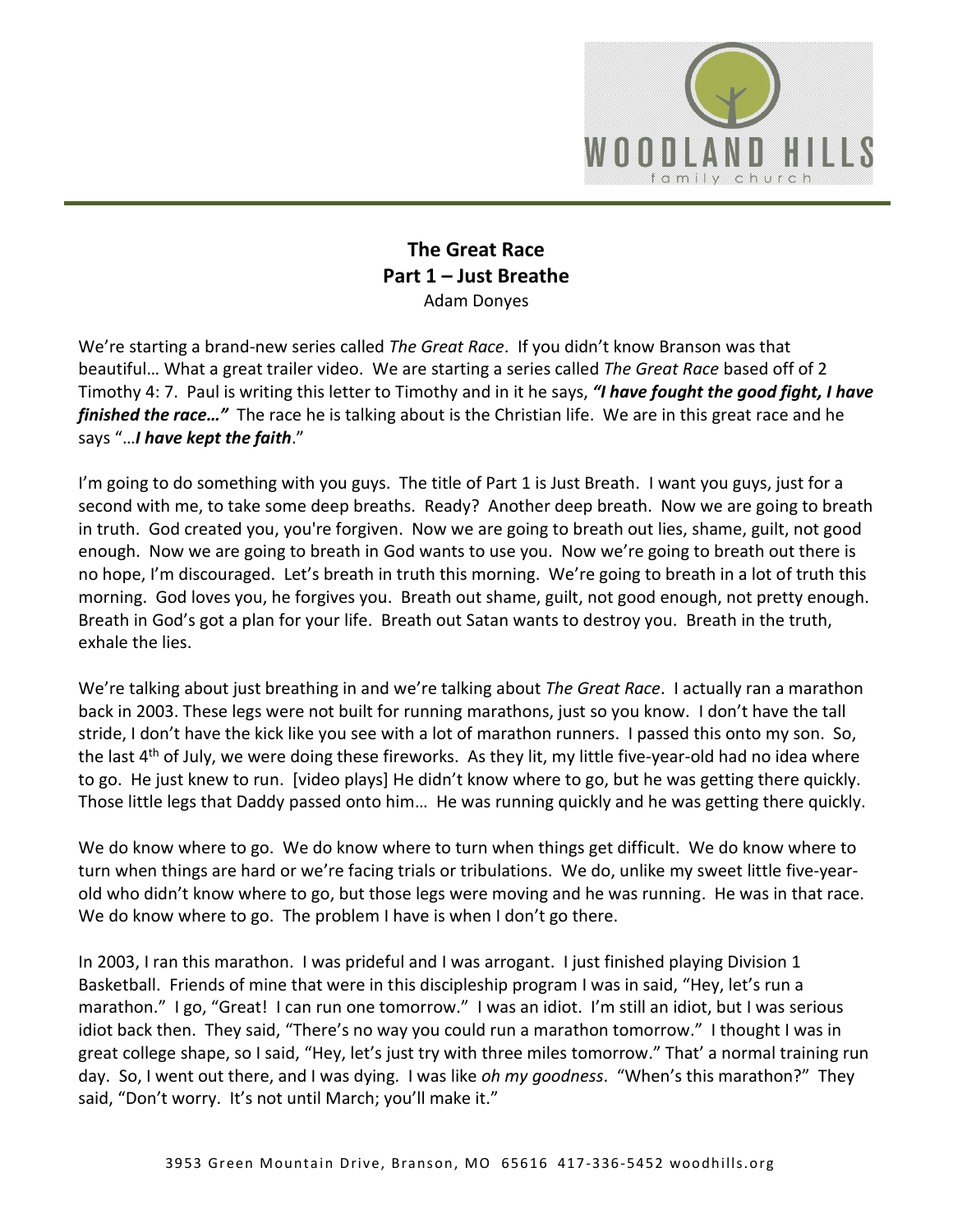I started training. The Little Rock Marathon is one of the hilliest marathons in the country. I started reading marathon books. I read the Eric Liddell book and *Chariots of Fire*. Everybody was trying to fire me up and gear me up to run this great race – 26.2. Some crazy people invented that number. So, I start training and I do all the things, and marathon day approaches. You get all this crazy advice from runners that have run, which is always tough being a 26.2 person taking advice from a 13.1 person. Nevertheless, everybody has their advice and input just like when you're having your first child, and everybody knows how to parent that child better than you do.

So, I'm getting ready for this marathon. They're saying drink flat sprite, carbo load the night before, stay really hydrated. When you start the race, don't go out with the adrenaline in the pack. It's so easy to start strong, but if you do that, you are going to hit a big-time wall, which everybody hits the wall anyways, nevertheless.

So, we drive down the night before and stay at this Little Rock Hotel right by the marathon. I take the advice and I don't sprint out with the pack and I just pace myself. I do everything: I'm getting water and I'm getting these little goo packs that they give you. I mean, you've got to be crazy to run for four hours straight. But you also need something. There's a part of the Little Rock Marathon where it's on the water after all the hills. It's three miles out to this point and you've got this little tracker on your leg. When you get there, it tracks that you got there and then you have to run three miles back. So, it's just like a switchback.

It's almost close to the wall, the proverbial wall that you hit in a marathon. Some of the advice was that when you are running, you look at people's name tags and just encourage them because then you won't think about all the pain you're feeling; you'll be focused on other people. I thought that was great advice. It worked while people were switchbacking with me, but after the switchback, there was nobody to switchback with me so then I was just isolated and all the sudden all the pain that I had started coming to my mind. Like the baseball that felt like it was in my calves. So, now I'm running with a limp, I have a side ache, and people are like "breath through your nose and out through your mouth." So, now I'm like panting and just dying and I'm like *there's no way.* This is like the wall.

Travis Brawner, who is a teaching pastor here and one of the elders, said, "If COVID were a marathon, we're probably right in between 16 and 20, whereas the wall… I was at mile 19.5 and everything in my mind was like *quit, I'm done*. My body literally felt like it was shutting down. And then out of nowhere, my friend, Don Ford, jumps out and starts running with me. He's running alongside me, and he's got all this energy. He's just a cheerleader. He came down to cheer a couple of us on that day. He's just all peppy like, "You've got this, you're going to make it, you're doing great keep going; I believe in you buddy. You only have a couple more miles to go and just one more hill." I'm like hill! What!? No more hills! I'm dead serious that that little section of him coming alongside and running with me, I'm convinced gave me the energy I needed to finish that race, to finish and complete this race.

Now when you go into a marathon, there is a difference between what you need and what you want. When we go into this Christian life, there is a difference between what we need and what we want. What I needed for that marathon was to be hydrated, to be nourished, to have good running shoes, to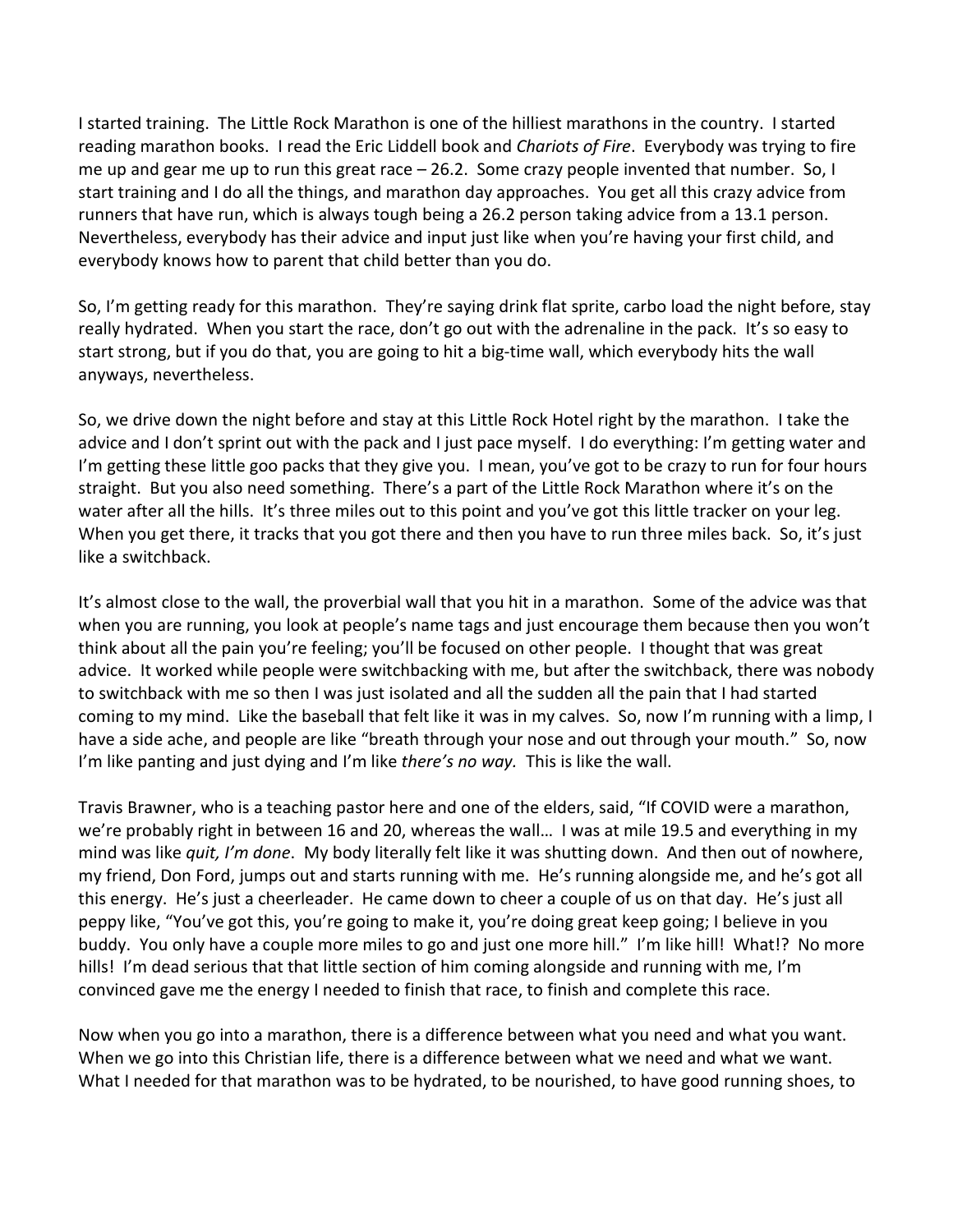have shorts, to have lightweight stuff. I'm not going to run a marathon with a heavy suit or a snowsuit; that doesn't make sense.

So, there is a difference between needs and wants. In our own homes, there is a difference between needs and wants. I really need a new car. Really? I really need you to stain the deck. I really need the nicest T-bone steak you can get. So, we use this language I need… when it's really a want. The reason that is important to understand is because when we confuse wants with needs, it cultivates a heart of unthankfulness. We've all head of Psalm 23. It's famous, right? *Though I walk through the valley of the shadow of death… The Lord is my Shepherd*. The very first verse of this psalm is this: *The Lord is my Shepherd; I shall not want.* Because he is everything we need. Why is that verse so powerful? It's because if the Lord is your shepherd, he is everything you need. Everything you could possibly need is in him. Everything you could possibly need to finish this Christian race is in him, in Christ. When we confuse that, this is what happens. **We miss the blessing of the Lord when we confuse needs with wants, thus replacing gratitude with entitlement**.

Is the Lord blessing you today? Are you missing those blessings because you're so focused on what you want rather than what he has already supplied in your every need? Think about that. I need, I need, I need. No, I want, I want, I want. And then we miss that he has already blessed us with everything we need.

I cut and pasted this right off of NASA website. The astronauts, right? "*We must have…"* These are needs. These aren't wants. "*We must have food, water, air, and shelter to survive. If any one of these basic needs are not met, then humans cannot survive*." We need those four things to survive. Now, in reference to the Christian race that we're talking about in this new series, I'll take it to the Christian viewpoint. We can't complete the Christian race without food, water, air, shelter, *and community*. God created us to be in community. How do I know that? I know that because when he created Adam out of the dust, he said, "It is not good for man to be alone."

So, I'm running this race and all of the sudden there is community cheering me on. What a time in a season in life where we could come alongside one another and say, "Hey, you're doing awesome. I see you trying harder in your marriage. I see you getting through difficult parenting seasons right now. I see you trying harder to walk in your relationship with the Lord. I see you making an effort to get your family to church in the midst of a crazy pandemic. Hey, you're doing awesome; great job."

The scripture says, "Let us spur one another on in good deeds." We need community, rather than all this hateful rhetoric. "Great job. Keep going. You're doing awesome. You may have a hill, but you're going to get over that hill. You've got it; let's keep going." We need this community. We need to come alongside one another as believers and encourage one another in this great race. We're not meant to do it alone.

I love what Ted said last week. "Though we may be weary of this pandemic, let us not grow weary of one another." Let us encourage one another. Let us spur one another on. Let us push one another. Let us be Dons that jump in the marathon and just start speaking life and speaking truth. It's so important.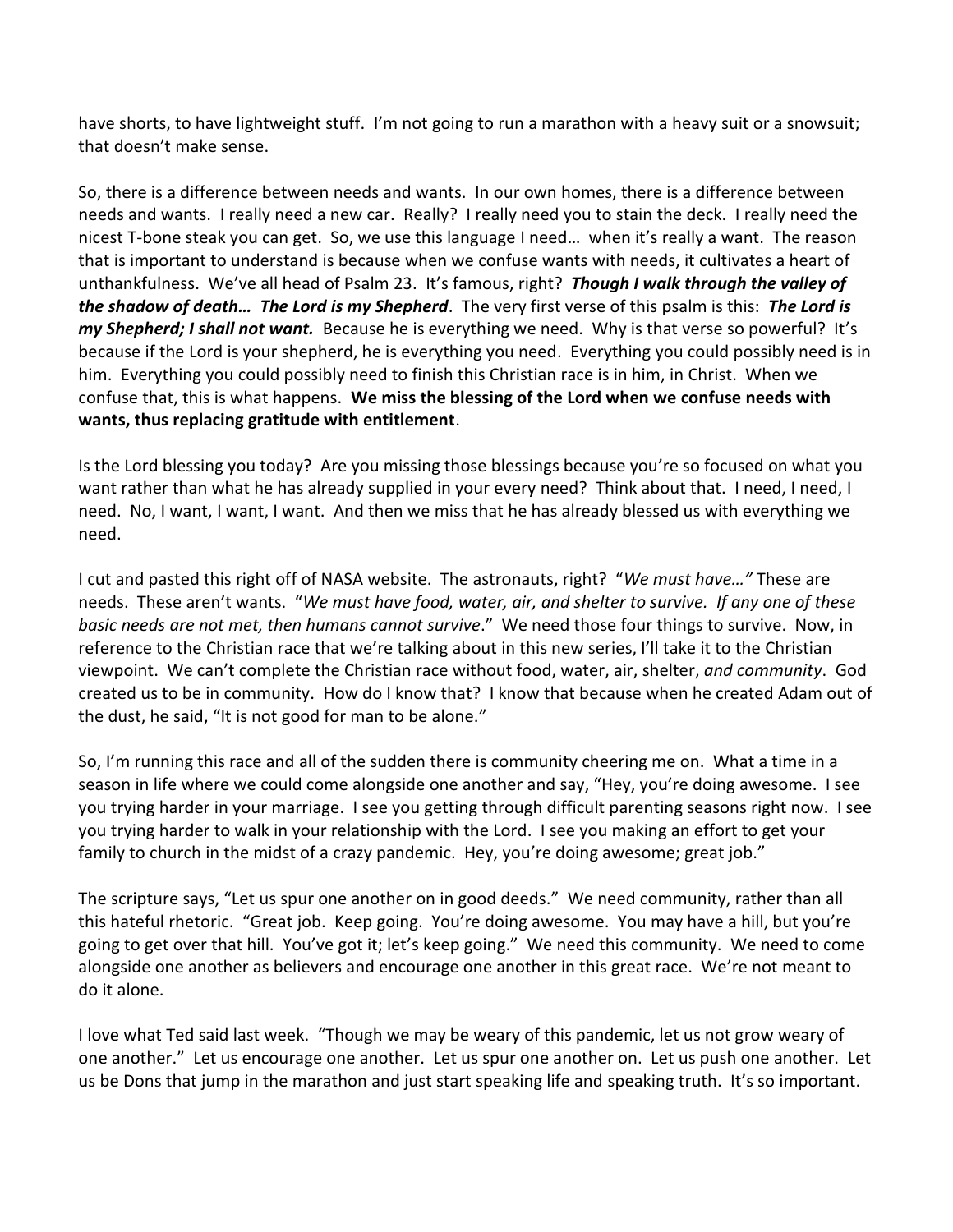So, when we talk about our basic needs: shelter, water, food, air, look at this. Scripture supplies that every need, and every need we see is actually in God himself.

Psalm 46: 1 – *God is our shelter…* What did the secular astronaut say are our four basic needs? Shelter, food, water, oxygen. God is our shelter and strength… always. Not sometimes. You hear that you rarely use the words always and never in your marriage. It doesn't get you in a good position when you use it. "You always do this…" "You never do that…" Don't say that and you'll be in a lot better position, husbands. I promise, okay? *God is our shelter and strength always ready to help in times of trouble*. So, scripture says, guess what? You need shelter to survive? Guess who your shelter is. It's God himself.

You need food to survive and water to survive? *"…whoever drinks of the water that I will give him shall never thirst*… I went to Mama Jeans this week up in Springfield. They have all these crazy waters. This water is literally called *Eternal Water*. So, I looked at the back and said, "Where's the source? Spring source; that's blasphemy. Jesus is the source of eternal water." It tastes like normal water. They just jacked up the price and didn't call it Aquafina. We do know we need water to survive. You can only go a couple days without water before you would die from dehydration. "*…but the water I will give him will become in him a well of water springing up to the eternal life."*

You know, we can get some pretty humid summers here in the Ozarks. Is there anything more satisfying than as you move around… you've weedeated, you've mowed a yard, you've gone for a workout, and you come back, and you just grab that water and wet your whistle. Think about that. David said, "My soul thirsts for you like a parched land." Have you ever seen a parched land absorb water? Have you ever seen something that desperately wants to drink water? That cold water that runs on the back of your throat, and then afterwards, what do you always do? Ahhhhhh. You drink and you're so satisfied. If you put that times a million when you drink from this well (God's Word), you would have the Ahhhhhh over and over and over again.

So, your basic need is shelter? Well, God is our shelter. Oh, your basic need is water? Well, Jesus is the Living Water that you will never grow thirsty from. Oh, now you have the basic need of food? Well, watch what scripture says about food in John 6: 35. *Jesus said to them, "I am the bread of life…"* That's food. Just to give you the context of culture, everything in their culture was around bread. They had bread with fish, they had bread with vegetables, they had bread with wine, they had bread with everything. There were no South Beach diets going on back then, okay? This was it. They weren't worried about counting carbs. He is the Bread of Life. They broke bread together at the Last Supper and he was the bread, and we take the bread to remember his life through communion. He is the Bread of Life. *"…whoever comes to me shall no hunger and whoever believes in me shall never thirst."* He is the Bread of Life. Where was Jesus born? Bethlehem. You guys should know that; Christmas is coming up. He was born in Bethlehem. Look what the Hebrew word for Bethlehem literally means – *the House of Bread.* How crazy is that? That the Bread of Life was born in the House of Bread? Isn't that cool? That's so crazy. Sometime, scripture just blows my mind. And we're just getting started.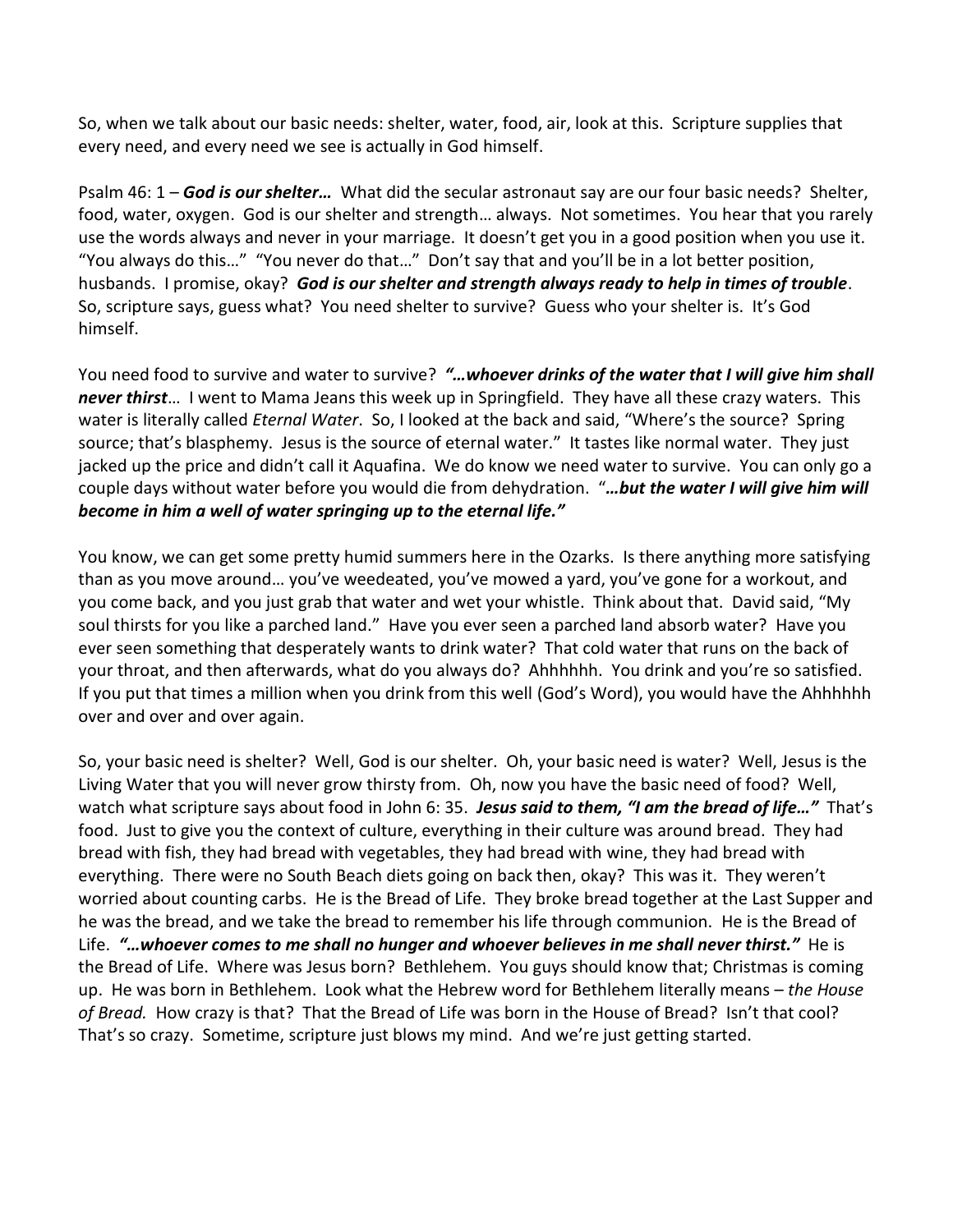So, when I was running this great race, if I didn't have those goo packs, if I didn't have bread, there was no way I run for four hours. I shouldn't anyway, but there's no way I could have without it. He is the Bread of Life.

But here's the crazy thing. Jesus fasts for 40 days, no food, no water, which tells me he was completely sustained by God. This is before he starts his ministry in Mathew 4. Then Satan comes to him. Some of you know the story. Satan comes to him and says, "Hey, see all these? I'll give you everything. I'll feed you." Satan knows he's parched and hungry. Jesus responds to him in Verse 4 like this. Satan is trying to tempt him and get him to fall. Jesus says, "Whoa, whoa, whoa, Satan." He answers Satan with scripture. *"It is written, 'Man shall not live by bread alone, but by every word that comes from the mouth of the Lord.'"* Man shall not live by bread alone. This secular world should not be your sustenance, it should not be your need, it should not be what satisfies you, it should not be what keeps you going. It literally says, "…but by every word that comes from the mouth of God."

2 Timothy 3: 1 – *All scripture is breathed out by God and profitable for teaching, for reproof, for correction, and for training in righteousness*. Let me tell you why this is really important. There are 66 books in the Bible. There are 39 in the Old Testament – 17 prophetical, 5 poetical, 17 historical. There are 27 in the New Testament – 4 gospels, the first 3 are called the synoptic gospels and John is called the love gospel, and then an historical booked called the Boot of Acts. And then there are 13 Pauline epistles, also known as Paul's letters. And then there are 9 general epistles and also the Book of Revelation, which would be a prophetical book. There are 40 plus different authors, written in three different languages – Hebrew, Greek, Aramaic – written over a span of 2,000 years.

Let me tell you why I'm pointing all this out. If my man right here and I went outside and watched a fight break out between two Woodland Hills staff members, which God forbid ever happening, and we came back in here and told you guys how that fight went, he and I are going to tell you completely different account of who won that fight. Why? It's because he and I have different perspectives. That's why you go to movies and you rave about them and you tell someone in your family to go see then and for them, it's a bust. That's because we have different perspectives.

So, ladies and gentlemen, is it possible that 40 plus different authors, with three different languages, from all walks of life, in over 2,000 years tell the exact same story? It's called Theo Nustas. This word *Theo* literally means God. That's where we get theology – the study of God. *Nustas* literally means God's divine breath. So, it is God's divine breath that is breathed into these authors and into His pages.

Let me tell you why I'm pointing this out. Let's jump over to Genesis 2: 7. *…then the Lord God formed the man of dust from the ground and breathed into his nostrils the breath of life*… Don't miss this. Everything God had created in the first five days of creation, up to this point, he spoke. He spoke – let there be light and dark. He spoke – let there be mountains. He spoke – animals. He spoke. But then when he gets to man, he breathes into him. He formed man and he breathed into him. That same Hebrew word – *Neshamah* – is the same translated word that we get from Nustas in the Koine Greek, so that same breath that God breathes into his Word is the same breath he breathed to give man life.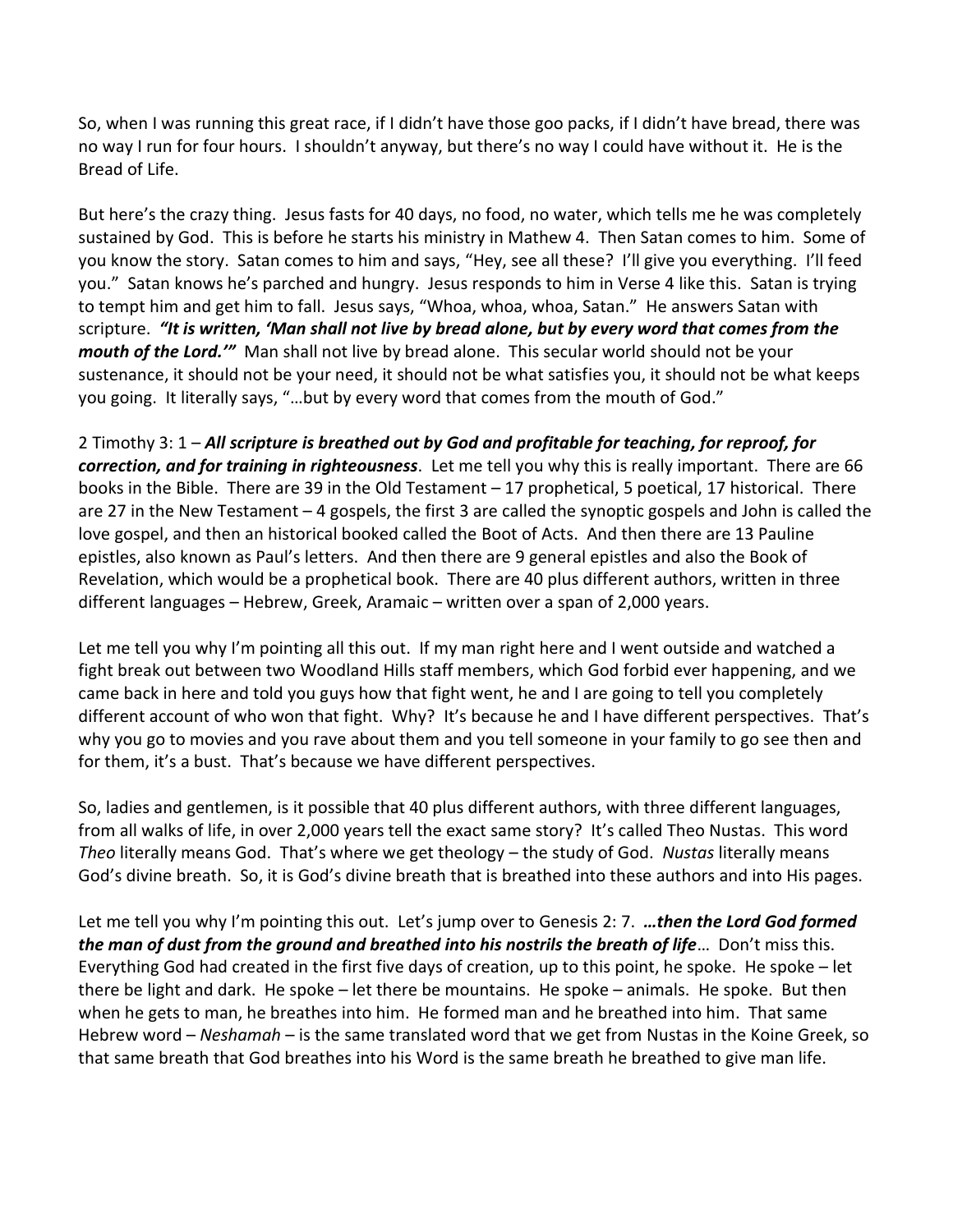Woodland Hills, let me ask you a question. Are you feeling alive today? This (God's Word) gives you life. When you breathe this in, it gives you life. This is God's breath into your life. This gives you breath. The very same breath that brought man to life, has the ability to bring you to life ever single day. God's Word bring life. He brings oxygen.

If you know anything about your breath, you know you can't run very long without it. And the crazy thing is sometimes… And I'm the first in line with this. You can walk with Jesus for a while and be like *I know all the stories, I know all the Old Testament, I went to VBS, I went to church.* And then you stop breathing for yourself. You stop spending time in the Word. You stop breathing this in. Could you imagine climbing Mt. Everest and looking at the Sherpa and saying, "Hey, you breath my oxygen for me; I'll just take whatever you breath in for me." The higher and higher you get on Mt. Everest, the more and more you climb. The more and more we run this great race, the more important it is we keep breathing in this oxygen.

I have a training mask at home. It has these little valves on it. I can change the valves to set the elevation. I can set it at 15,000 feet, 17,000 feet, 19,000 feet. I'll run hills with this mask. As I'm running these hills in the summer, I'll get to the top of them and I'll literally tear open the Velcro in the back and gasp for air, just trying to catch my air because it's taking so much of the oxygen from me. Could you imagine if someone jumped up behind you, covered your mouth, covered your nose? You're not going to just sit there and let them do it. You are going to scratch and claw and do whatever you can to rip their hands off to get that breath. I wonder if we longed for God's breath the same way. I wonder if we longed for that same urgency to scratch and claw to breath in. Remember what we did at the very beginning? Let's breath in truth and exhale lies.

Here's another crazy story in Ezekiel 37. It's these people that knew God, but then they stopped… They knew of him, but they became spiritually dry. They became spiritually dead. There's the prophecy and it's called The Valley of Dry Bones. They weren't experiencing the breath of God. Watch how they come back to life.

[video plays] *[1](https://www.studylight.org/desk/?q=eze%2037:1&t1=en_niv&sr=1) The hand of the Lord was on me, and he brought me out by the Spirit of the Lord and set me in the middle of a valley; it was full of bones. [2](https://www.studylight.org/desk/?q=eze%2037:2&t1=en_niv&sr=1) He led me back and forth among them, and I saw a great many bones on the floor of the valley, bones that were very dry. [3](https://www.studylight.org/desk/?q=eze%2037:3&t1=en_niv&sr=1) He asked me, "Son of man, can these bones live?"*

*I said, "Sovereign Lord, you alone know."*

*[4](https://www.studylight.org/desk/?q=eze%2037:4&t1=en_niv&sr=1) Then he said to me, "Prophesy to these bones and say to them, 'Dry bones, hear the word of the Lord! [5](https://www.studylight.org/desk/?q=eze%2037:5&t1=en_niv&sr=1) This is what the Sovereign Lord says to these bones: I will make breath enter you, and you will come to life. [6](https://www.studylight.org/desk/?q=eze%2037:6&t1=en_niv&sr=1) I will attach tendons to you and make flesh come upon you and cover you with skin; I* will put breath in you, and you will come to life. Then you will know that I am the Lord."

*[7](https://www.studylight.org/desk/?q=eze%2037:7&t1=en_niv&sr=1) So I prophesied as I was commanded. And as I was prophesying, there was a noise, a rattling sound, and the bones came together, bone to bone. [8](https://www.studylight.org/desk/?q=eze%2037:8&t1=en_niv&sr=1) I looked, and tendons and flesh appeared on them and skin covered them, but there was no breath in them.*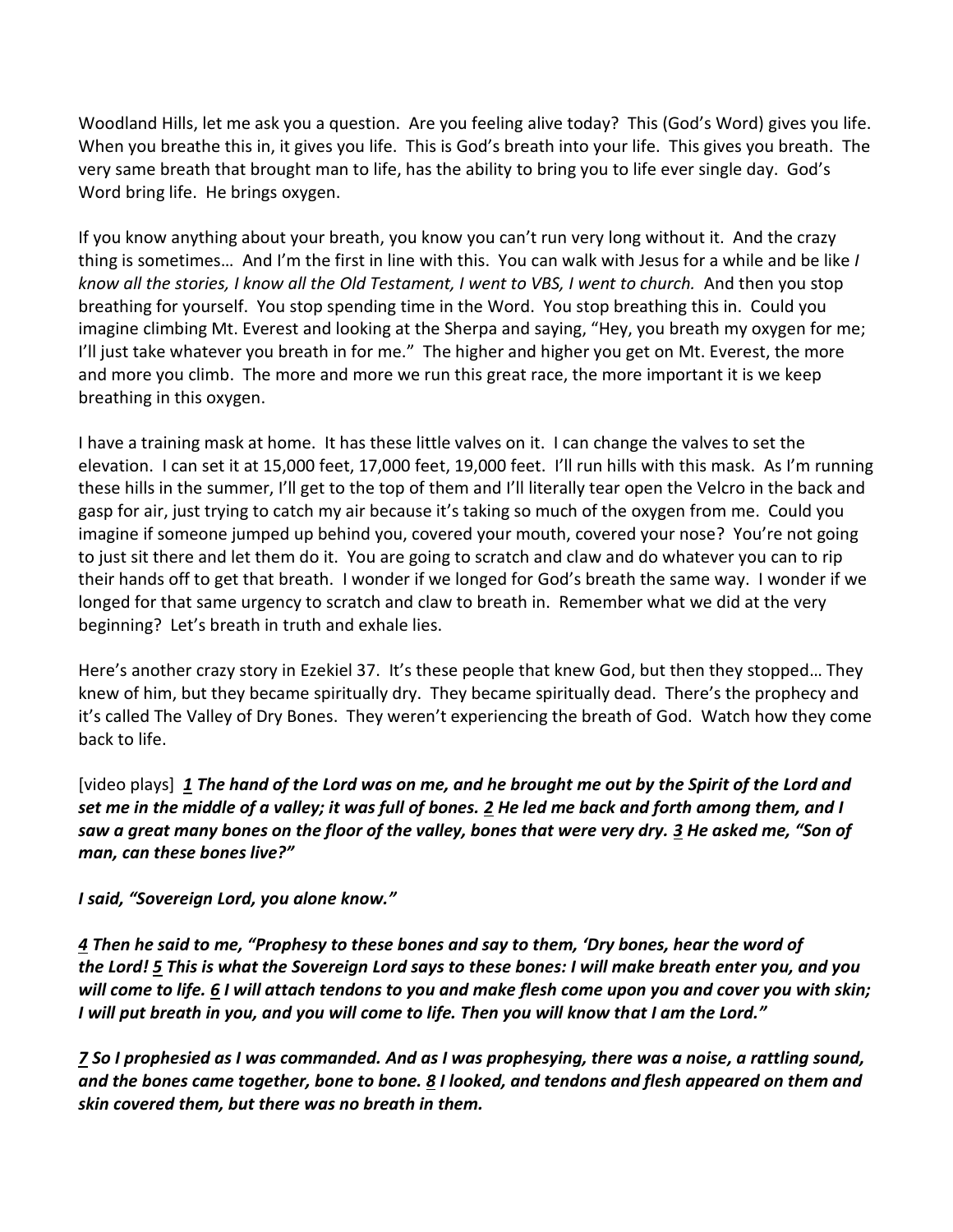*[9](https://www.studylight.org/desk/?q=eze%2037:9&t1=en_niv&sr=1) Then he said to me, "Prophesy to the breath; prophesy, son of man, and say to it, 'This is what the Sovereign Lord says: Come, breath, from the four winds and breathe into these slain, that they may live.'" [10](https://www.studylight.org/desk/?q=eze%2037:10&t1=en_niv&sr=1) So I prophesied as he commanded me, and breath entered them; they came to life and stood up on their feet—a vast army. – Ezekiel 37*

What brought this valley of dry bones back to life? It was God's breath. Let me read it again for you in Ezekiel 37: - *[5](https://www.studylight.org/desk/?q=eze%2037:5&t1=en_niv&sr=1) This is what the Sovereign Lord says to these bones: "I will make breath enter you, and you will come to life."* What are you breathing in? What are you breathing in right now? What is it that you're taking in?

I won't mention the name, but I've been discipling and mentoring a man that has had a really rough season in his marriage for the last couple of years, like on the brink of divorce. As I started navigating with him and asking questions, I realized he wasn't breathing a lot of the Word in. So, all of the verbiage that is coming out towards his wife and his kids isn't the Word.

I said, "Okay, let's start hanging out at 6:30 am." So, for the last six weeks, he's been meeting with me at 6:30 am and then, on Thursday evenings, we're going through a Bible study together. What's crazy is I'm seeing him breath the Word in. His heart is beginning to soften. His rhetoric is beginning to change towards his spouse and towards his kids. He's allowing this breath to come in.

The reality is some of us are breathing pollution in all the time. We're breathing in news and social media and gossip and slander. We're breathing all this in and so this is what's coming out. Some of us don't even smoke, but we've got smoker's lung. Some of us don't even vape, but we have vaping lung because we're breathing in all this toxicity from the world rather than from the Breath, the Theo Nustas, the Neshamah, God's truth that gives us life, not death.

So, if this is our breath, and the only time you breathe this in is on Sunday, holy cow! How do you hold your breath for six days? If you're breathing this in and we need this to breathe… We need oxygen to live. We can go shorter without oxygen than anything else. You can go without a shelter, you can go without food, and you can go without water longer than you can go without oxygen. So, the most important thing in those four things is breath and what you are breathing in. A free diver can last only five minutes under water. I don't understand how you can go six days without breath.

The more you breath the Word in, the more it's going to come out of you and the more you breath this in, it's going to come out of you just like Matthew 12: 34 says, "*For out of the abundance of the heart the mouth speaks."* Do you want to know where your heart is at this morning, Woodland Hills? What are the majority of your conversations? Is it sports? Is it news coverage? Is it gossip? This is an indicator of where your heart is. For out of the abundance of the heart, the mouth speaks. This isn't Adam Donyes speaking. This is Jesus speaking. These are his words. If it's in your heart, if you're breathing it in, you're going to breath it out. If you're breathing good things in, like my friend who I'm helping with his marriage right now... He's starting to breath out and guess what? His sweet little wife's heart is starting to soften. The kids are starting to notice some difference. You can't breathe something in and not breath it out.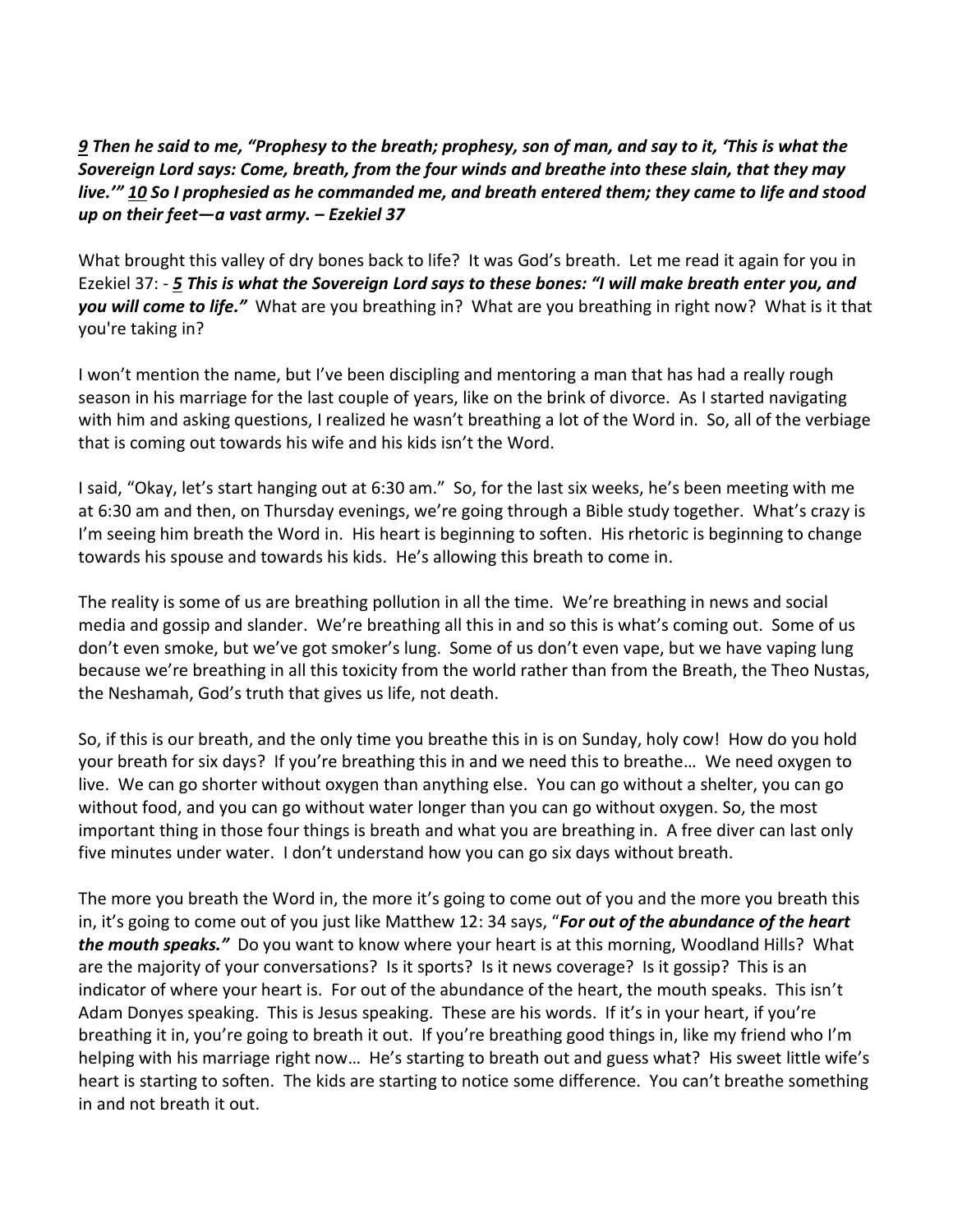Jeremiah said it best in Chapter 20, Verse 9 of his prophetical book. … *his word is in my heart like a fire, a fire shut up in my bones. I am weary of holding it in; indeed, I cannot.* If it's in there, it's going to come out. Whatever is in there is going to come out. Whatever toxin you're inhaling, it's going to come out. Whatever news anchor you're listening to, it's going to come out. Whatever sports caster you're listening to, it's going to come out. Whatever you're breathing in is going to come out.

Remember what we did at the very beginning? Just breath.

## *The good person out of his good treasure brings forth good, and the evil person out of his evil treasure brings forth evil.*

I've been to Pastor Ted's house; I've been around his kids and I've been around his family. Regardless of what's going on in the political landscape, regardless of what's going on in our world, it's just steady. Do you know why his house is so steady and constant? God's word is steady and constant. He and Amy are breathing in the Word of God and they are breathing it out to their kids. They are breathing it in, and they are breathing it out to their church family. They are breathing it in and breathing it out to their parents. They are breathing it in and breathing it out to me and other people that he mentors. It's like steady Eddie… or steady Teddy I guess you could say.

*The good person out of his good treasure brings forth good, and the evil person out of his evil treasure brings forth evil.* What are you breathing in? What are you taking? Do you realize that there is no food, no water, no shelter, no breath, the four things you need, how crazy is this? Literally everything that astronauts say you need, Jesus says he is it. Amen! You don't need anything else.

And the crazy thing about when I told you he formed man, Adam, and breathed life into him… Right after that, Adam and Eve blew it, didn't they? So, they tried to cover their shame with fig leaves. Some of you missed this in scripture. What's crazy is right after they try to cover themselves, God knew it and he says, "Why are you hiding?" They said, "Because we were ashamed?" He says, "How did you know you were naked?"

So, then God commits the first sacrifice, the first death. He kills animals and he gives them loin cloth to cover up their shame and guilt, foreshadowing to the animal, the lamb he would ultimately sacrifice to cover up our shame and guilt for good. Your fig leaves aren't going to cover it. God's going to cover that. Even when he tried to supply his own want, God said, "No, this is what you need. You actually need me to provide a sacrifice for you and that will suffice. Your wants won't, but I have everything you need in me."

We have all we'll ever need in Christ. No matter where we're at in this life in this culture, we have all we'll ever need in Christ. And that will never change and that hasn't changed and that's not going to change.

So when I think about running a marathon, when I think about going through that Little Rock Marathon, as soon as I came across the finish line, I swore to myself, *I will never run another marathon for as long*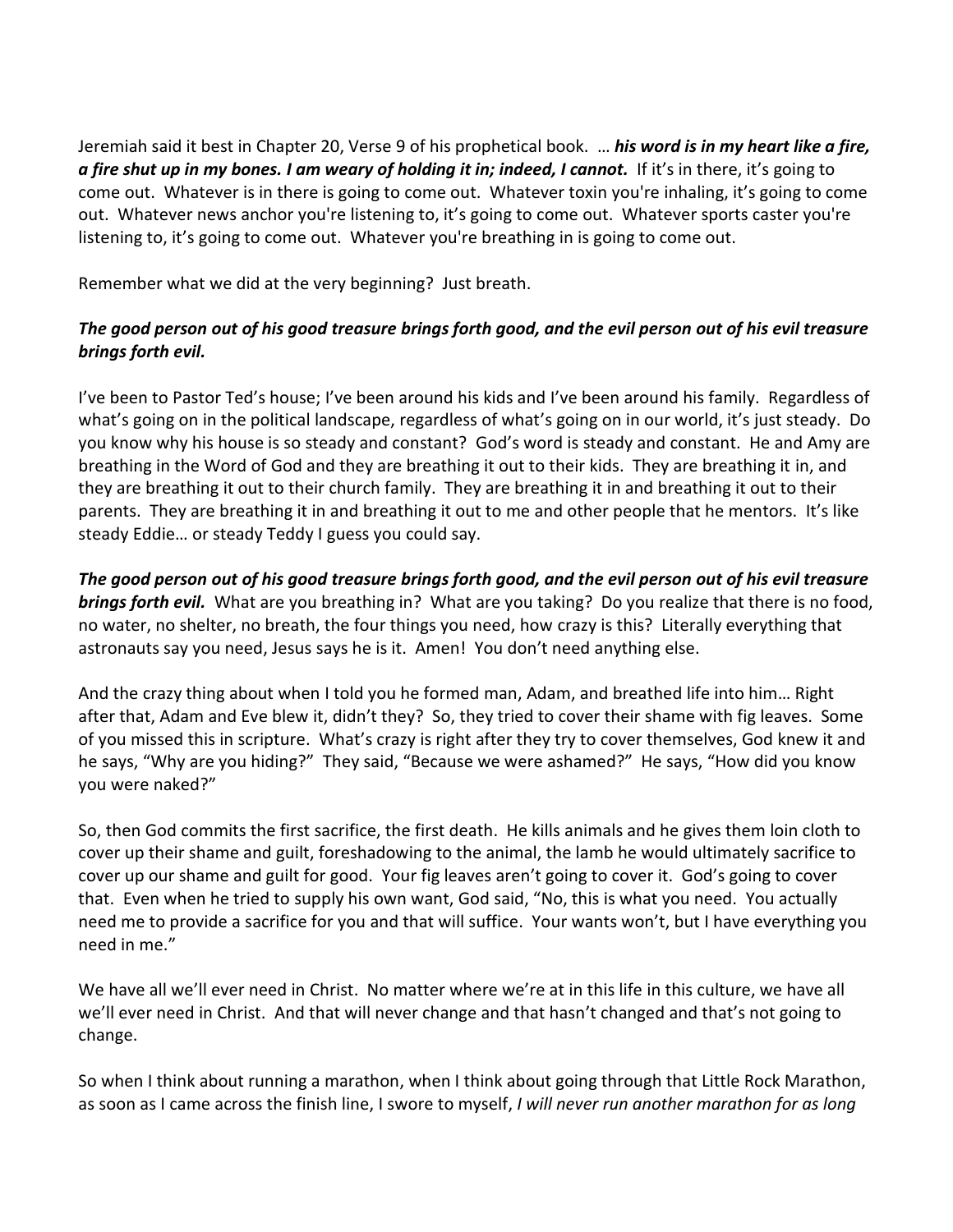*as I live.* Guess what? I'm a man of my word. I felt things in my body I didn't even know existed. I felt muscles in my shoulders I didn't even know could grow on shoulder blades. I had pain that was unfathomable.

The reality is that some of you, right now, in this great race, you too feel some pain, you too feel some cramps, you too are trying to figure out the breathing and the dehydration and the hunger and the hurting marriage or the wayward child or the pandemic or everything else going on in this crazy time. You too are like man I just don't know if I can keep running. Yes, you can. Woodland Hills is right here with you. We're jumping in. You're alright; you've got this. We're right here running with you. You're doing great. You don't have to be perfect. Because guess what? Jesus was perfect for you. You're looking great. Just keep running. Keep running and keep breathing in the truth. Stop breathing in the lies. Stop breathing in the toxins. Stop breathing in the smog. Stop eating from the world. Eat from the Bread of Life. Stop drinking the toxins. Drink the everlasting water. You're doing great and we need each other. This church body, we need each other. We don't need to be caught up in any of the hateful rhetoric or spewing venom. We need each other. And the more we breath the Word in, church family, the more we're going to breath it out to others. And guess what's found in here? Hope. What a powerful word. Hope.

I'm going to close with this story. Just last service, A guy named Jim and his wife came up to me after the service. Jim was teared up. His wife was teared up. I get chill bumps telling you guys this story. He was standing right here, crying and he said, "Will you pray for me?" I said, "I'd love to. What can I pray for?" He goes, "I've been angry. I've been rude to her. I'm emotionally abusive. I haven't treated her well. I have fits of rage and anger." He goes, "I need to start breathing this in more so I will breathe it out to her more."

Now she's sobbing. She's standing right here, sobbing. So, now I start sobbing because I'm watching the Word of God do what the Word of God does. The Spirit came over this couple. They looked like they were probably in their late 50s to early 60s. I'm just trying to pray through the tears. I get back and tell Brawner, "Man, I was crying like a baby."

That's what the Word of God does, Woodland Hills. That's what this Theo Nustas… This is what we need. There is nothing else we need apart from Christ. Amen? There is nothing else you need to be breathing in. No sports, no news, nothing else that you need to be breathing in than this. And when we breath this in as a church body and breath it out on Taney and Stone Counties, the impact is far greater than you or I will ever grasp or imagine. I just saw it last service. May we be a body of believers that breathe in His truth and in return breathe it out upon others.

God, I pause this morning and just thank you that you are on the throne and you will remain on that throne and no one will ever, ever take that throne from you.

God, thank you for your Word, your Theo Nustas. It gives us life. Thank you that we have everything we need in you. It's not Jesus plus something; it's Jesus plus nothing equals everything. We proclaim that today and I pray for this church family.